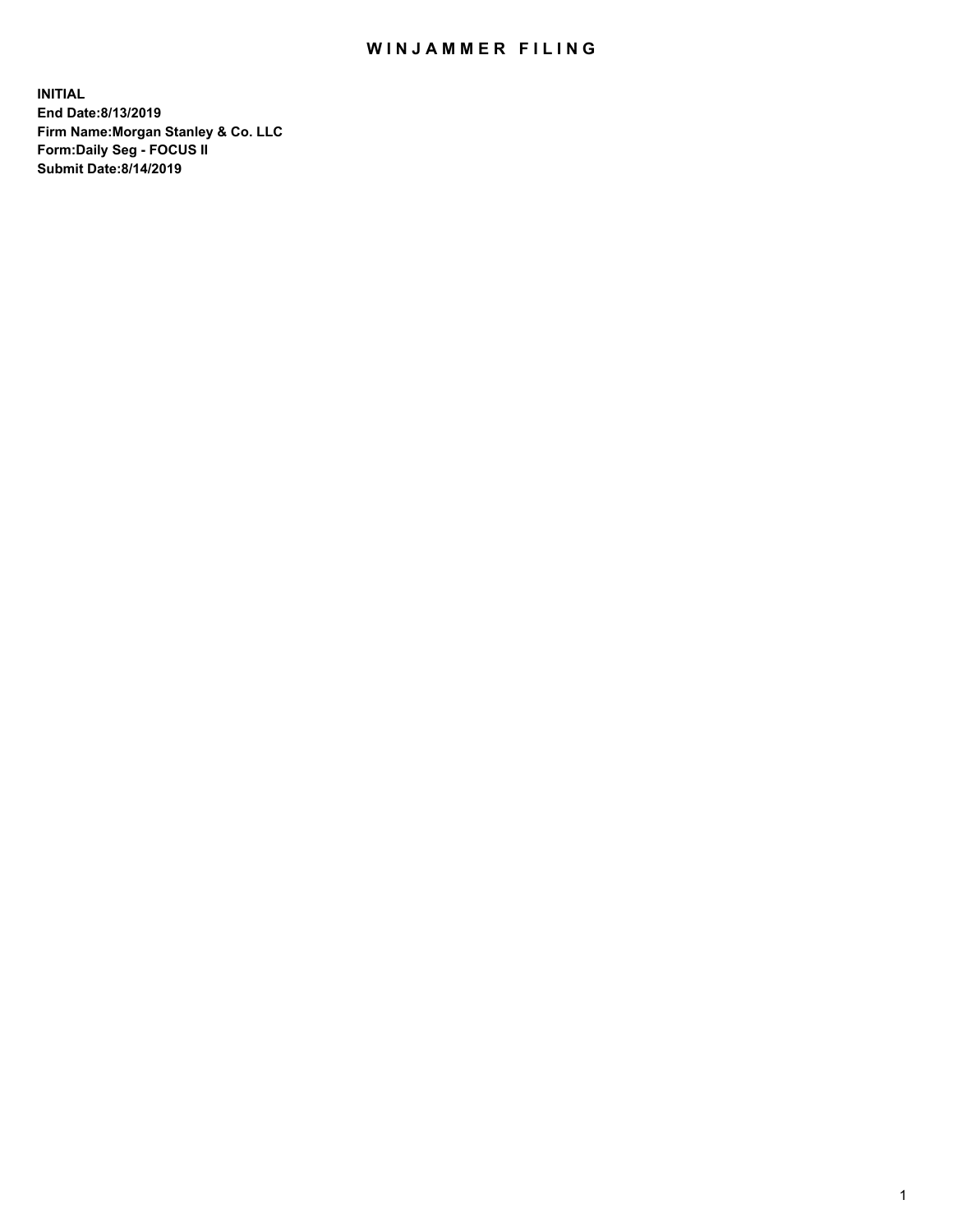**INITIAL End Date:8/13/2019 Firm Name:Morgan Stanley & Co. LLC Form:Daily Seg - FOCUS II Submit Date:8/14/2019 Daily Segregation - Cover Page**

| Name of Company                                                                   | Morgan Stanley & Co. LLC     |
|-----------------------------------------------------------------------------------|------------------------------|
| <b>Contact Name</b>                                                               | <b>Ikram Shah</b>            |
| <b>Contact Phone Number</b>                                                       | 212-276-0963                 |
| <b>Contact Email Address</b>                                                      | Ikram.shah@morganstanley.com |
| FCM's Customer Segregated Funds Residual Interest Target (choose one):            |                              |
| a. Minimum dollar amount: ; or                                                    | 235,000,000                  |
| b. Minimum percentage of customer segregated funds required:% ; or                | <u>0</u>                     |
| c. Dollar amount range between: and; or                                           | <u>0 0</u>                   |
| d. Percentage range of customer segregated funds required between: % and %.       | 0 Q                          |
| FCM's Customer Secured Amount Funds Residual Interest Target (choose one):        |                              |
| a. Minimum dollar amount: ; or                                                    | 140,000,000                  |
| b. Minimum percentage of customer secured funds required:%; or                    | <u>0</u>                     |
| c. Dollar amount range between: and; or                                           | 0 <sub>0</sub>               |
| d. Percentage range of customer secured funds required between:% and%.            | 0 <sub>0</sub>               |
| FCM's Cleared Swaps Customer Collateral Residual Interest Target (choose one):    |                              |
| a. Minimum dollar amount: ; or                                                    | 92,000,000                   |
| b. Minimum percentage of cleared swaps customer collateral required:% ; or        | <u>0</u>                     |
| c. Dollar amount range between: and; or                                           | 0 Q                          |
| d. Percentage range of cleared swaps customer collateral required between:% and%. | 00                           |

Attach supporting documents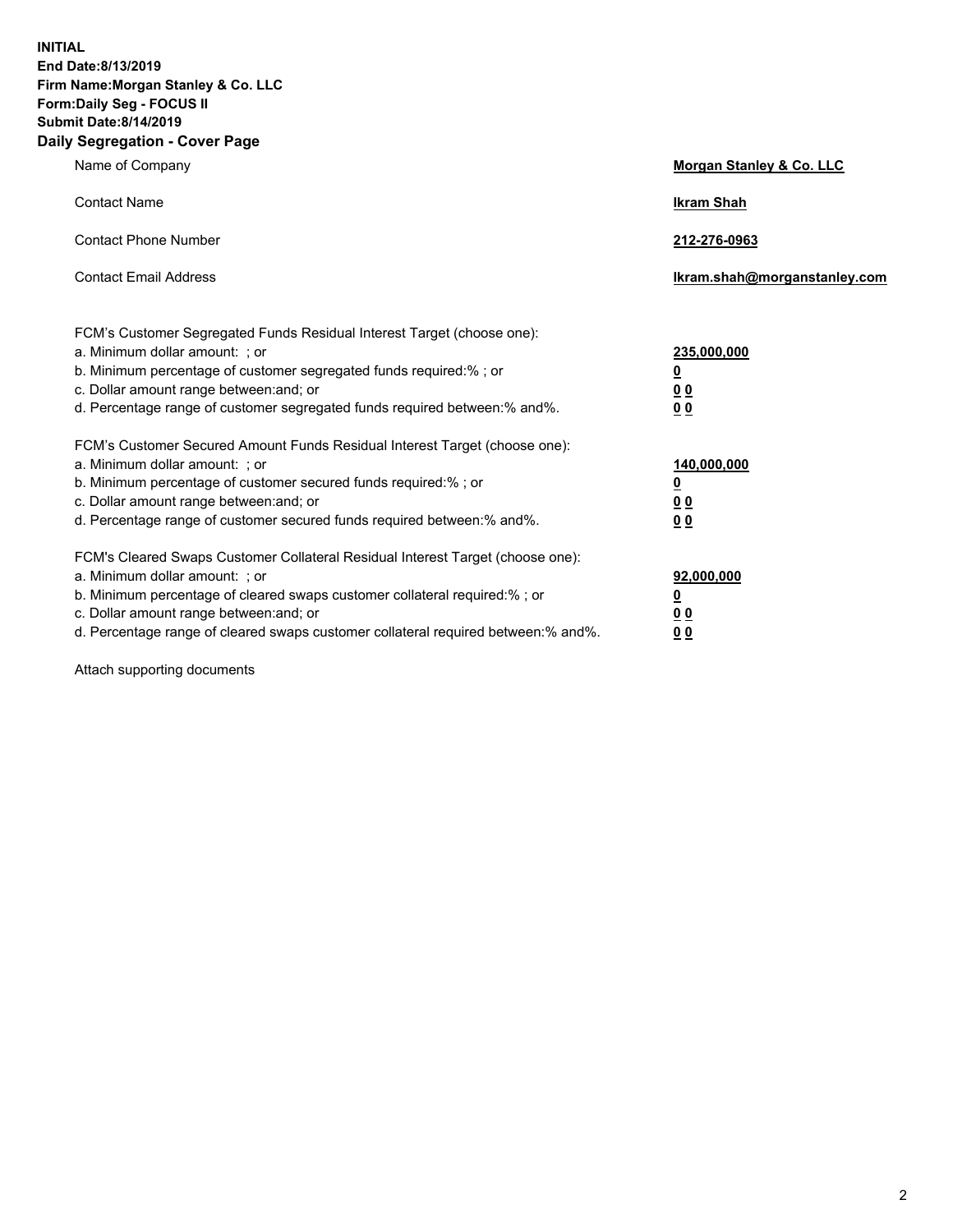## **INITIAL End Date:8/13/2019 Firm Name:Morgan Stanley & Co. LLC Form:Daily Seg - FOCUS II Submit Date:8/14/2019 Daily Segregation - Secured Amounts**

|    | Foreign Futures and Foreign Options Secured Amounts                                         |                                          |
|----|---------------------------------------------------------------------------------------------|------------------------------------------|
|    | Amount required to be set aside pursuant to law, rule or regulation of a foreign            | $0$ [7305]                               |
|    | government or a rule of a self-regulatory organization authorized thereunder                |                                          |
| 1. | Net ledger balance - Foreign Futures and Foreign Option Trading - All Customers             |                                          |
|    | A. Cash                                                                                     | 3,310,409,022 [7315]                     |
|    | B. Securities (at market)                                                                   | 2,408,249,086 [7317]                     |
| 2. | Net unrealized profit (loss) in open futures contracts traded on a foreign board of trade   | -305,421,141 [7325]                      |
| 3. | Exchange traded options                                                                     |                                          |
|    | a. Market value of open option contracts purchased on a foreign board of trade              | 24,109,490 [7335]                        |
|    | b. Market value of open contracts granted (sold) on a foreign board of trade                | -25,003,802 [7337]                       |
| 4. | Net equity (deficit) (add lines 1.2. and 3.)                                                | 5,412,342,655 [7345]                     |
| 5. | Account liquidating to a deficit and account with a debit balances - gross amount           | 93,071,058 [7351]                        |
|    | Less: amount offset by customer owned securities                                            | -92,593,152 [7352] 477,906 [7354]        |
| 6. | Amount required to be set aside as the secured amount - Net Liquidating Equity              | 5,412,820,561 [7355]                     |
|    | Method (add lines 4 and 5)                                                                  |                                          |
| 7. | Greater of amount required to be set aside pursuant to foreign jurisdiction (above) or line | 5,412,820,561 [7360]                     |
|    | 6.                                                                                          |                                          |
| 1. | FUNDS DEPOSITED IN SEPARATE REGULATION 30.7 ACCOUNTS                                        |                                          |
|    | Cash in banks<br>A. Banks located in the United States                                      |                                          |
|    | B. Other banks qualified under Regulation 30.7                                              | 476,861,733 [7500]                       |
|    |                                                                                             | 511,161,477 [7520] 988,023,210<br>[7530] |
| 2. | Securities                                                                                  |                                          |
|    | A. In safekeeping with banks located in the United States                                   | 423,380,188 [7540]                       |
|    | B. In safekeeping with other banks qualified under Regulation 30.7                          | 0 [7560] 423,380,188 [7570]              |
| 3. | Equities with registered futures commission merchants                                       |                                          |
|    | A. Cash                                                                                     | 6,328,865 [7580]                         |
|    | <b>B.</b> Securities                                                                        | $0$ [7590]                               |
|    | C. Unrealized gain (loss) on open futures contracts                                         | 3,539,908 [7600]                         |
|    | D. Value of long option contracts                                                           | $0$ [7610]                               |
|    | E. Value of short option contracts                                                          | 0 [7615] <b>9,868,773</b> [7620]         |
| 4. | Amounts held by clearing organizations of foreign boards of trade                           |                                          |
|    | A. Cash                                                                                     | $0$ [7640]                               |
|    | <b>B.</b> Securities                                                                        | $0$ [7650]                               |
|    | C. Amount due to (from) clearing organization - daily variation                             | $0$ [7660]                               |
|    | D. Value of long option contracts                                                           | $0$ [7670]                               |
|    | E. Value of short option contracts                                                          | 0 [7675] 0 [7680]                        |
| 5. | Amounts held by members of foreign boards of trade                                          |                                          |
|    | A. Cash                                                                                     | 2,508,125,842 [7700]                     |
|    | <b>B.</b> Securities                                                                        | 1,984,868,898 [7710]                     |
|    | C. Unrealized gain (loss) on open futures contracts                                         | -308,961,049 [7720]                      |
|    | D. Value of long option contracts                                                           | 24,109,490 [7730]                        |
|    | E. Value of short option contracts                                                          | -25,003,802 [7735] 4,183,139,379         |
|    |                                                                                             | [7740]                                   |
| 6. | Amounts with other depositories designated by a foreign board of trade                      | $0$ [7760]                               |
| 7. | Segregated funds on hand                                                                    | $0$ [7765]                               |
| 8. | Total funds in separate section 30.7 accounts                                               | 5,604,411,550 [7770]                     |
| 9. | Excess (deficiency) Set Aside for Secured Amount (subtract line 7 Secured Statement         | 191,590,989 [7380]                       |
|    | Page 1 from Line 8)                                                                         |                                          |

- 10. Management Target Amount for Excess funds in separate section 30.7 accounts **140,000,000** [7780]
- 11. Excess (deficiency) funds in separate 30.7 accounts over (under) Management Target **51,590,989** [7785]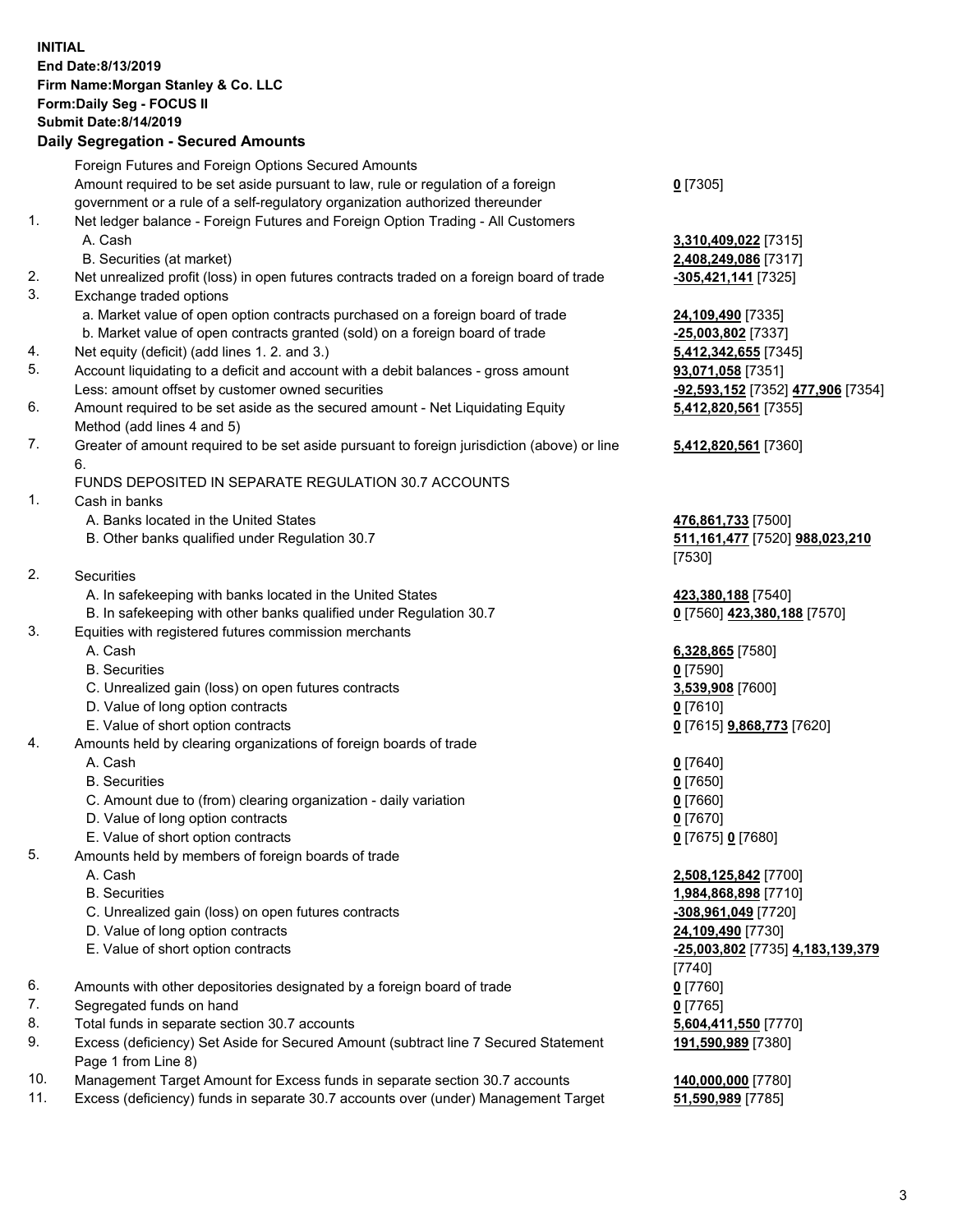**INITIAL End Date:8/13/2019 Firm Name:Morgan Stanley & Co. LLC Form:Daily Seg - FOCUS II Submit Date:8/14/2019 Daily Segregation - Segregation Statement** SEGREGATION REQUIREMENTS(Section 4d(2) of the CEAct) 1. Net ledger balance A. Cash **6,506,410,348** [7010] B. Securities (at market) **6,270,461,187** [7020] 2. Net unrealized profit (loss) in open futures contracts traded on a contract market **4,846,907,912** [7030] 3. Exchange traded options A. Add market value of open option contracts purchased on a contract market **895,422,515** [7032] B. Deduct market value of open option contracts granted (sold) on a contract market **-770,741,941** [7033] 4. Net equity (deficit) (add lines 1, 2 and 3) **17,748,460,021** [7040] 5. Accounts liquidating to a deficit and accounts with debit balances - gross amount **684,416,715** [7045] Less: amount offset by customer securities **-678,634,567** [7047] **5,782,148** [7050] 6. Amount required to be segregated (add lines 4 and 5) **17,754,242,169** [7060] FUNDS IN SEGREGATED ACCOUNTS 7. Deposited in segregated funds bank accounts A. Cash **4,702,810,478** [7070] B. Securities representing investments of customers' funds (at market) **0** [7080] C. Securities held for particular customers or option customers in lieu of cash (at market) **531,522,487** [7090] 8. Margins on deposit with derivatives clearing organizations of contract markets A. Cash **6,837,803,711** [7100] B. Securities representing investments of customers' funds (at market) **0** [7110] C. Securities held for particular customers or option customers in lieu of cash (at market) **5,738,938,700** [7120] 9. Net settlement from (to) derivatives clearing organizations of contract markets **86,406,893** [7130] 10. Exchange traded options A. Value of open long option contracts **895,422,515** [7132] B. Value of open short option contracts **-770,741,941** [7133] 11. Net equities with other FCMs A. Net liquidating equity **14,964,590** [7140] B. Securities representing investments of customers' funds (at market) **0** [7160] C. Securities held for particular customers or option customers in lieu of cash (at market) **0** [7170] 12. Segregated funds on hand **0** [7150] 13. Total amount in segregation (add lines 7 through 12) **18,037,127,433** [7180] 14. Excess (deficiency) funds in segregation (subtract line 6 from line 13) **282,885,264** [7190]

- 15. Management Target Amount for Excess funds in segregation **235,000,000** [7194]
- 16. Excess (deficiency) funds in segregation over (under) Management Target Amount Excess

**47,885,264** [7198]